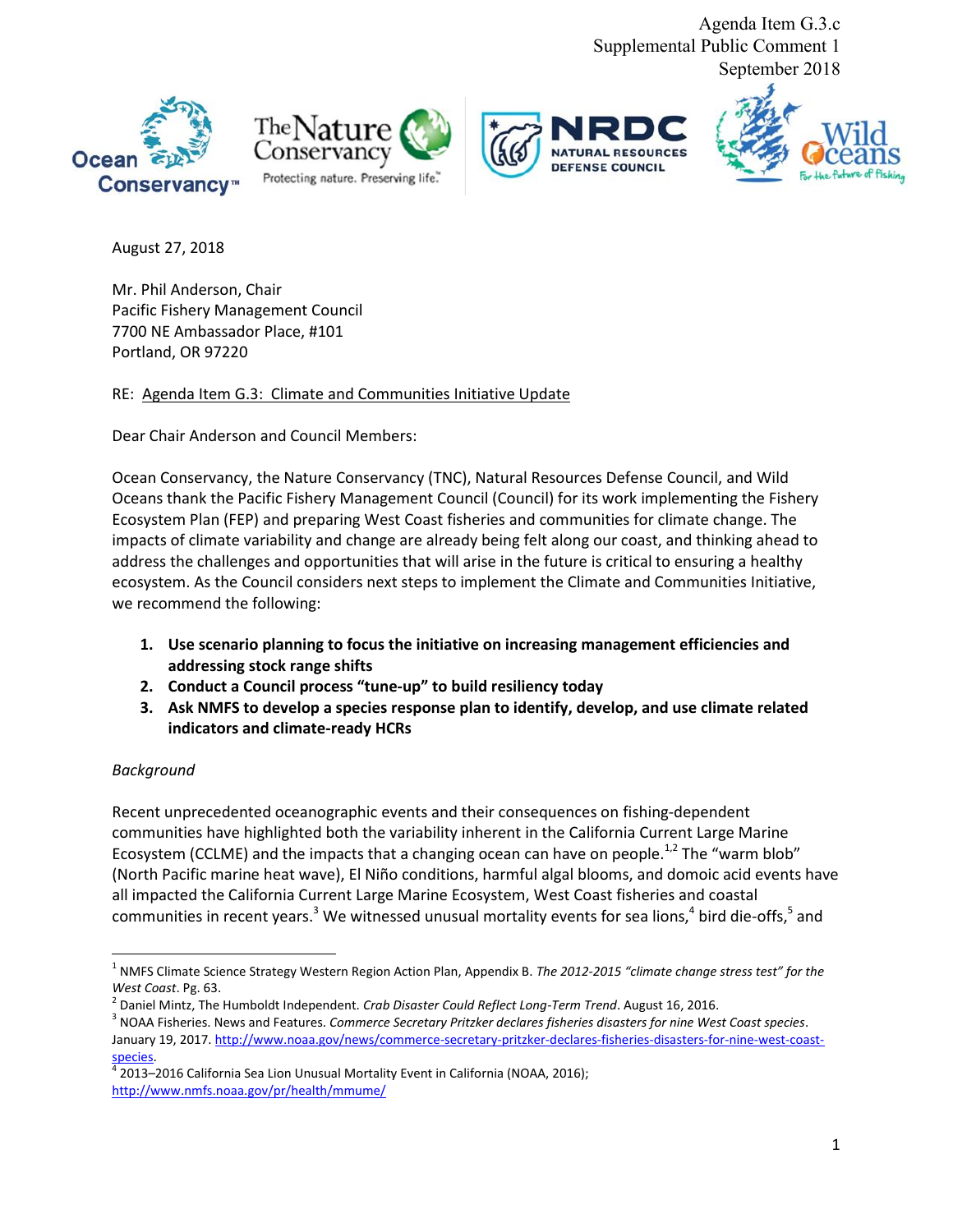general low ecosystem productivity.<sup>6</sup> The widespread implications of climate change to fish and fisheries in the California Current is widely documented by multiple scientific and policy sources.<sup>7,8,9</sup> The Councilsponsored NOAA Fisheries climate webinar series highlighted recent climate-related events and the need to evolve fisheries management to ensure resilient fisheries.<sup>10</sup> Additionally, the TNC-sponsored Climate and Communities Initiative Workshop, held in May, highlighted the public's desire to address climate change and the climate change issues that most concern stakeholders and managers.

With a better understanding of current variability and a better ability to adapt to changing conditions in the future, we can meet ecosystem protection goals and promote longevity for our fishing communities. As recent years have shown, conditions will change, often in surprising ways, and pose challenges for fishermen and managers. Preparing now will help the Council meet those challenges, elevate awareness among stakeholders, and limit adverse consequences for people and the environment. The Council has already embarked on this work, by beginning the development of the Climate and Communities Initiative. We offer the following recommendations as the core of the Initiative to develop climate ready fisheries while protecting the ecological sustainability of the resource.

### *Recommendations*

### **1. Use scenario planning to focus the initiative on increasing management efficiencies and addressing stock range shifts**

*a. Streamline management* 

As shown by advisory body comments and the TNC Climate and Communities Initiative Workshop report, fishery participants want existing management streamlined to increase efficiency in fisheries operations.

As examples, several areas of possible focus have already been identified through the FEP initiative scoping:

1. Increase the ability to diversify: Diversification is an important component of flexible and resilient fisheries, thus doing what we can now to promote diversification, through more fluid permit transfers for example, could be important for maintaining fisheries in an ecologically and economically significant way;

 $\overline{a}$ 

[californiasealions2013.htm](http://www.nmfs.noaa.gov/pr/health/mmume/californiasealions2013.htm)

<sup>5</sup> Opar, A. Lost at sea: starving birds in a warming world. Audubon Magazine (2015); [https://www.audubon.org/magazine/march-april-2015/lost-seastarving-](http://www.audubon.org/magazine/march-april-2015/lost-sea-starving-birds-warming-world)

[birds-warming-world](http://www.audubon.org/magazine/march-april-2015/lost-sea-starving-birds-warming-world)

 $^6$  Whitney, F. A. Anomalous winter winds decrease 2014 transition zone productivity in the NE Pacific. Geophys. Res. Lett. 42, 428–431 (2015).

 $^7$  NMFS Climate Science Strategy Western Region Action Plan. Expected Impacts of Climate Change in the CCLME. Pg. 17.

 $^8$  Sydeman, W.J., and S.A. Thompson. Potential impacts of climate change on California's fish and fisheries. Farallon Institute. 2013.

<sup>9</sup> California Ocean Science Trust. *Readying California Fisheries for Climate Change*. June 2017.

 $10$  Webinar Series on Ecosystem Climate and Communities held in January-February 2018.; <https://www.pcouncil.org/2018/01/51541/51541/>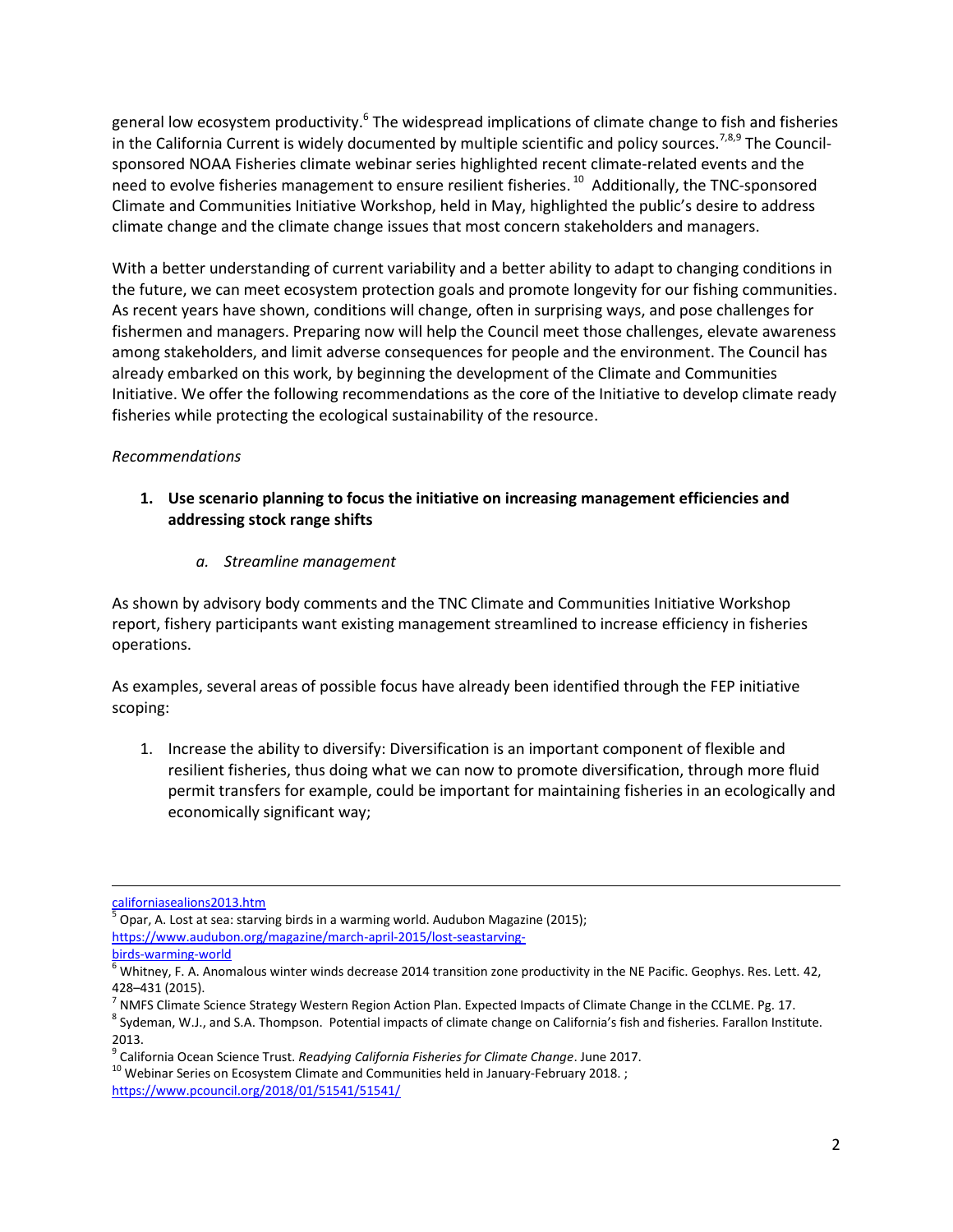- 2. Lower the barriers to entry and exit: Identifying existing barriers to fishery entry and exit and addressing these will promote innovation, a better functioning market, and provide opportunities in both directions for participants;
- 3. Address federal/state permitting "rub" areas: Increasing fluency between state and federal management units will help participants operate more efficiently and better plan their business decisions; and
- 4. Expedite gear innovation: Fostering innovation will help maximize catch while protecting the natural ecosystem in a changing environment.

Scenario planning is a structured process that engages experts and stakeholders to organize complex information about how the future might look, and then use these future scenarios to think about how to plan.  $11,12,13$  Used by practitioners across disciplines, it would be an effective tool to help accomplish this work. Climate scenarios could be developed by a group of experts, ideally climate and fisheries staff from NOAA science centers, and provide information on the expected impacts of climate change to managed stocks and associated fisheries. The scenarios could be tailored to specific fisheries, species/species groups, Fishery Management Plans (FMP), and/or climate impacts, and would provide a platform to develop response decisions and tools. The scenario planning process engages stakeholders and identifies what areas of management should be improved, how they can be improved, prioritize these needs, and identify data and research needs.

# *b. Develop a policy or suite of policies to address emerging and moving fisheries*

Geographically shifting stocks are a likely outcome of climate change.<sup>14</sup> The East Coast serves as a warning of the need to address jurisdictional issues, and examine the efficacy of current management frameworks; we should ensure they are successful under changing conditions in meeting social and economic goals as well as fostering ecological integrity.

As conditions in the marine environment change, it is likely that stock distribution will move out of historic fishing grounds and we will see a permanent shift of many species to new areas.<sup>15</sup> For instance, West Coast rockfish populations are predicted to move to deeper waters, and previously unfished species will enter American waters from Mexico. We saw West Coast squid populations move from Southern and Central California to Oregon in 2017, causing the fleet to travel further from their home ports and illustrating a potential management problem given the difference in management structures between California and Oregon. As fish stocks move in space (both north-south and east-west) existing

 $\overline{a}$ 

<sup>&</sup>lt;sup>11</sup> National Park Service Scenario Planning Handbook

[<sup>&</sup>lt;https://www.nps.gov/subjects/climatechange/upload/CCScenariosHandbookJuly2013.pdf>](https://www.nps.gov/subjects/climatechange/upload/CCScenariosHandbookJuly2013.pdf)

<sup>12</sup> Sorrels, Tara, "Icelandic Fisheries: Scenario Planning for Climate Change" (2016). *Honors College Capstone Experience/Thesis Projects.* Paper 663.

[<sup>&</sup>lt;https://digitalcommons.wku.edu/cgi/viewcontent.cgi?referer=https://www.bing.com/&httpsredir=1&article=1671&context=s](https://digitalcommons.wku.edu/cgi/viewcontent.cgi?referer=https://www.bing.com/&httpsredir=1&article=1671&context=stu_hon_theses) tu hon theses>

<sup>13</sup> The Resilient Fisheries RI project (with support from the Rhode Island Natural History Survey.) 2018. *Rhode Island Commercial Fisheries Blueprint for Resilience.* Available at[: www.resilientfisheriesri.org](http://www.resilientfisheriesri.org/) [<http://resilientfisheriesri.org/wp](http://resilientfisheriesri.org/wp-content/uploads/2018/04/RI-Commercial-Fisheries-Blueprint-for-Resilience-1.pdf)[content/uploads/2018/04/RI-Commercial-Fisheries-Blueprint-for-Resilience-1.pdf>](http://resilientfisheriesri.org/wp-content/uploads/2018/04/RI-Commercial-Fisheries-Blueprint-for-Resilience-1.pdf)

<sup>&</sup>lt;sup>14</sup> Morley JW, Selden RL, Latour RJ, Frölicher TL, Seagraves RJ, Pinsky ML (2018) Projecting shifts in thermal habitat for 686 species on the North American continental shelf. PLoS ONE 13(5): e0196127. https://doi.org/10.1371/journal.pone.0196127 <sup>15</sup> NFMS Webinar series, Spring 2018, available at[: https://www.pcouncil.org/ecosystem-based-management/fishery-](https://www.pcouncil.org/ecosystem-based-management/fishery-ecosystem-plan-initiatives/climate-and-communities-initiative/climate-and-communities-initiative-2018-webinar-series/)

[ecosystem-plan-initiatives/climate-and-communities-initiative/climate-and-communities-initiative-2018-webinar-series/](https://www.pcouncil.org/ecosystem-based-management/fishery-ecosystem-plan-initiatives/climate-and-communities-initiative/climate-and-communities-initiative-2018-webinar-series/)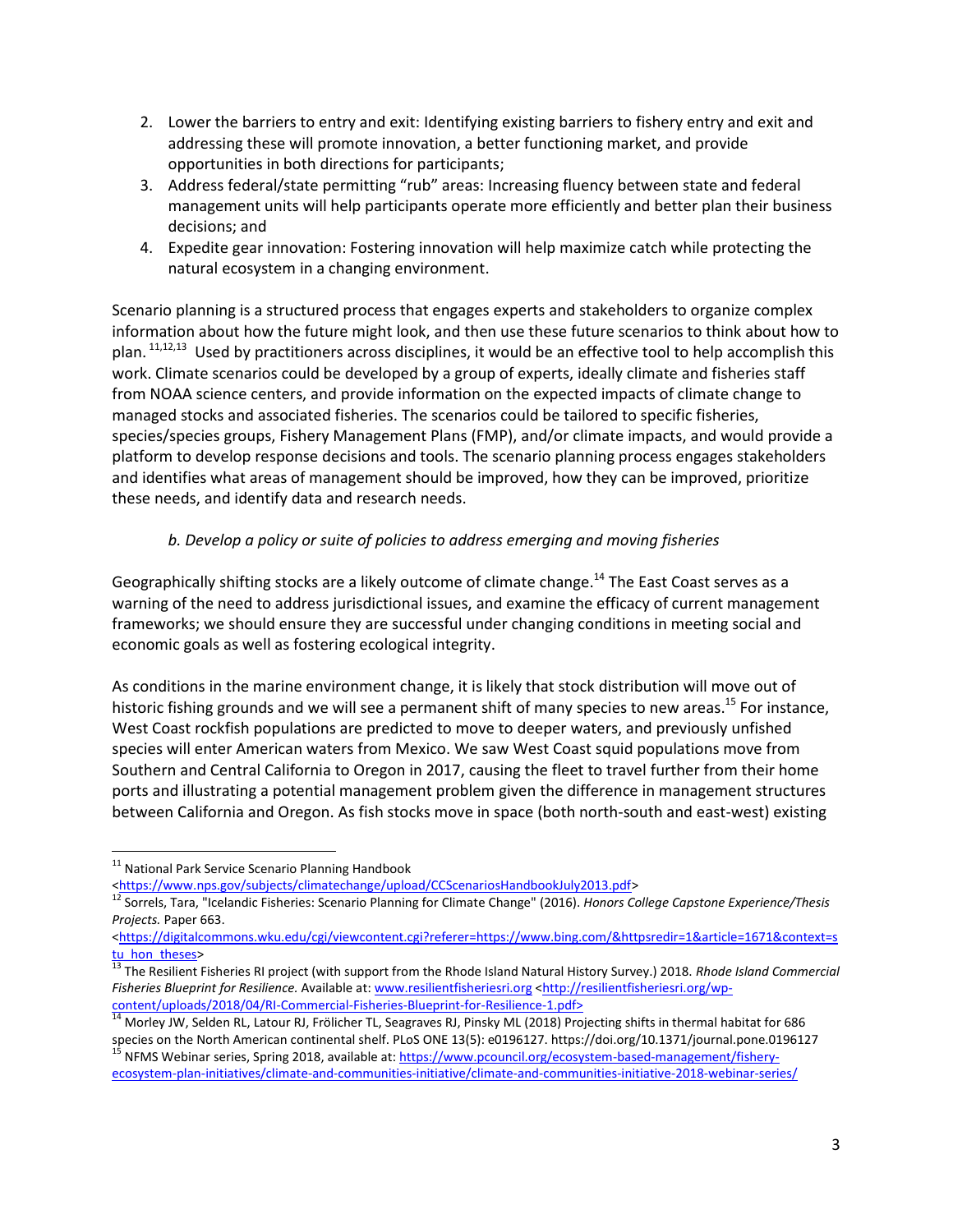management measures may be insufficient to ensure sustainable management goals can be achieved. Beyond target fish stocks, other species and habitats are also expected to change, dynamically adding to the challenge. As noted above, creating a management system that has the ability to address these changes as they arise will be critical to ensuring the integrity of the ecosystem and minimizing impacts on fisherman.

We recommend using scenario planning to identify priority impact areas and develop solutions. As demonstrated by a successful Groundfish Essential Fish Habitat collaborative process and the TNC Climate and Communities Initiative Workshop, giving stakeholders the space and time to share information, develop solutions, and consider alternatives together outside of the official Council processes can be useful. Issues such as climate change – widespread, complex, multi-dimensional, and with a long-time horizon – are ripe for "win-win" collaboration and creative solution finding.

# **2. Conduct a Council process "tune-up" to build resiliency today**

In addition to the policy actions described above, the Council could use this opportunity to make several smaller-scale adjustments within existing processes. We recommend:

- *a. Make the Ecosystem Working Group (EWG) a permanent standing management team with the following membership:*
	- 1. One representative from each state;
	- 2. One tribal representative;

 $\overline{\phantom{a}}$ 

- 3. Two members from NOAA Fisheries West Coast Region;
- 4. Two members from the West Coast Fishery Science Centers, including an ecosystem expert;
- 5. A representative of the United States Fish and Wildlife Service; and
- 6. Two rotating issue expert representatives, to provide technical knowledge and guidance on the issue before the team;
- *b. Include ecosystem scientists and/or climate scientists on NOAA Fisheries Stock Assessment Teams (STATs), Stock Assessment Review (STAR) panels, and Council management teams (i.e., GMT, STT, HMSMT, CPSMT, and HC) where possible; and*
- *c. Task the Scientific and Statistical Committee (SSC) with developing guidelines for how and when climate-related ecosystem information can be included in stock assessments.<sup>16</sup>*
- **3. Ask NOAA Fisheries to develop a species response plan to identify, develop, and use climate related indicators and climate-ready Harvest Control Rules (HCRs)**
	- *a. Develop climate-related indicators for species and species groups that track how climate is impacting them.*

The NOAA Integrated Ecosystem Assessment (IEA) program continues to develop climate-related indicators for single species, species groups, and ecosystem health. Some are contained in the Annual

<sup>&</sup>lt;sup>16</sup> PFMC, Supplemental SSC Report Agenda item H.1.c, September 2010. The SSC recommended that the SSC ecosystem subcommittee develop guidelines for how ecosystem considerations can be included in stock assessments.